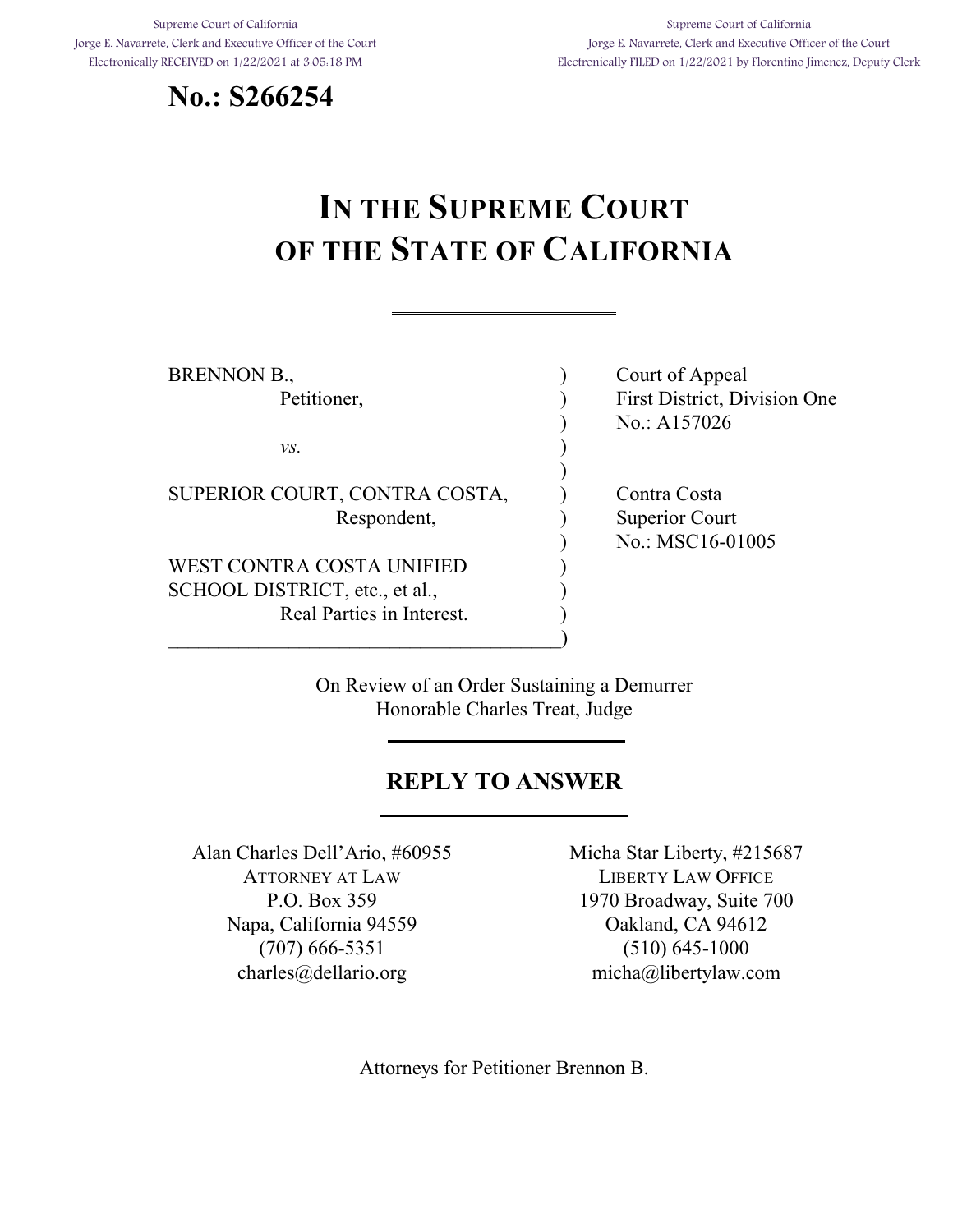# **TABLE OF CONTENTS**

# Page

<span id="page-1-0"></span>

| I. Review by this Court is not dependent on a              |  |
|------------------------------------------------------------|--|
| II. Brennon need not have filed a petition for rehearing 8 |  |
| III. The District's ad hominem attack on Brennon's         |  |
|                                                            |  |
|                                                            |  |
|                                                            |  |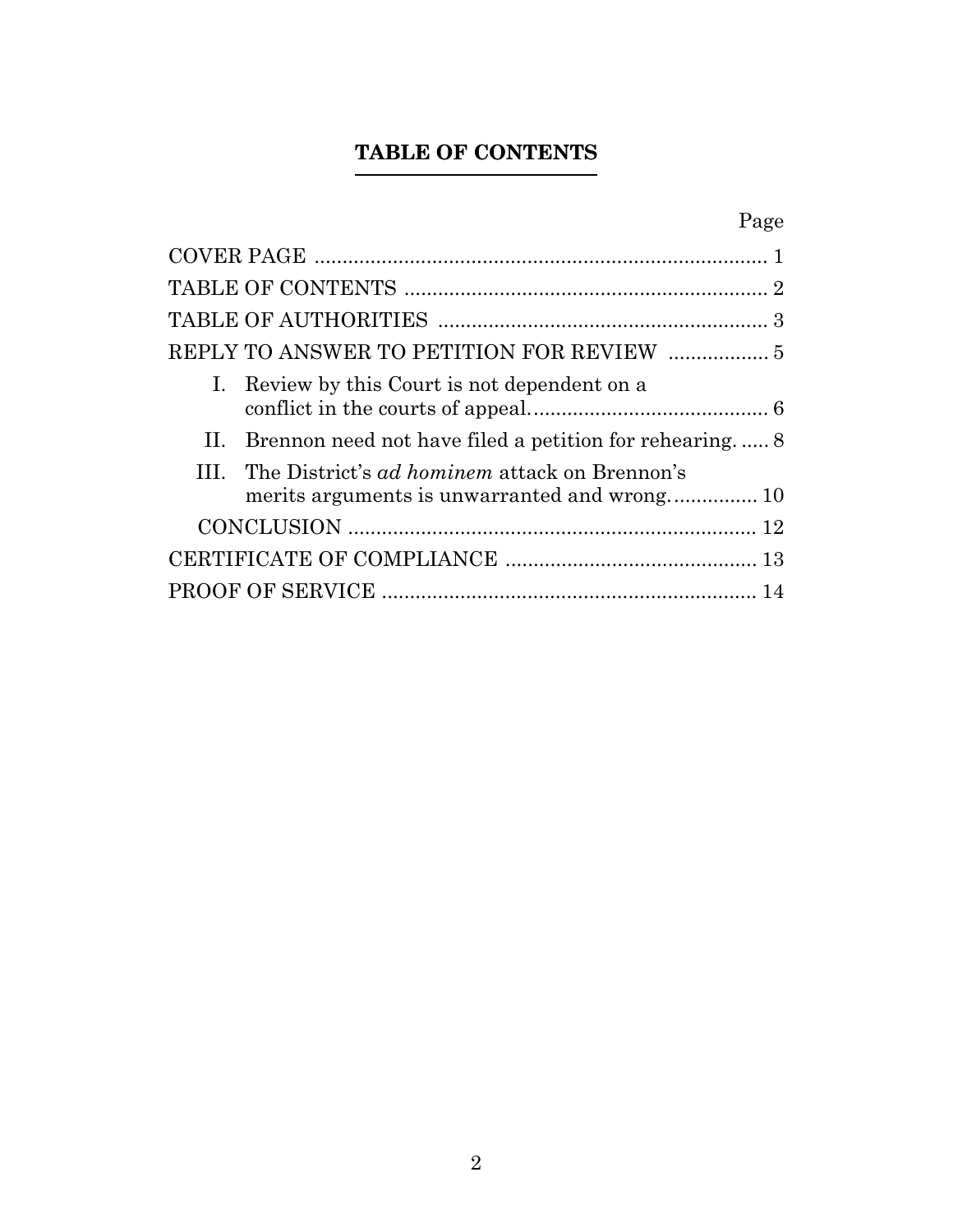# **TABLE OF AUTHORITIES**

<span id="page-2-0"></span>

| Page                                                                                                                |   |
|---------------------------------------------------------------------------------------------------------------------|---|
| <b>Cases:</b>                                                                                                       |   |
| Burks v. Poppy Const. Co. (Burks)                                                                                   |   |
| <b>Farm Raised Salmon Cases</b>                                                                                     |   |
| Pac. Legal Found. v. California Coastal Com. (Pacific<br>Legal)                                                     | 6 |
| People v. Memro                                                                                                     |   |
| People v. Villa                                                                                                     |   |
| Sullivan v. Vallejo City Unified Sch. Dist. (Sullivan)                                                              |   |
| Vandermost v. Bowen                                                                                                 |   |
| Zhang v. Superior Court (Zhang)                                                                                     |   |
| Zuccaro v. Martinez Unified Sch. Dist.<br>(N.D. Cal. Sept. 27, 2016, No. 16-cv-02709-EDL) 2016<br>WL 10807692<br>10 |   |
|                                                                                                                     |   |

### **Court Rules:**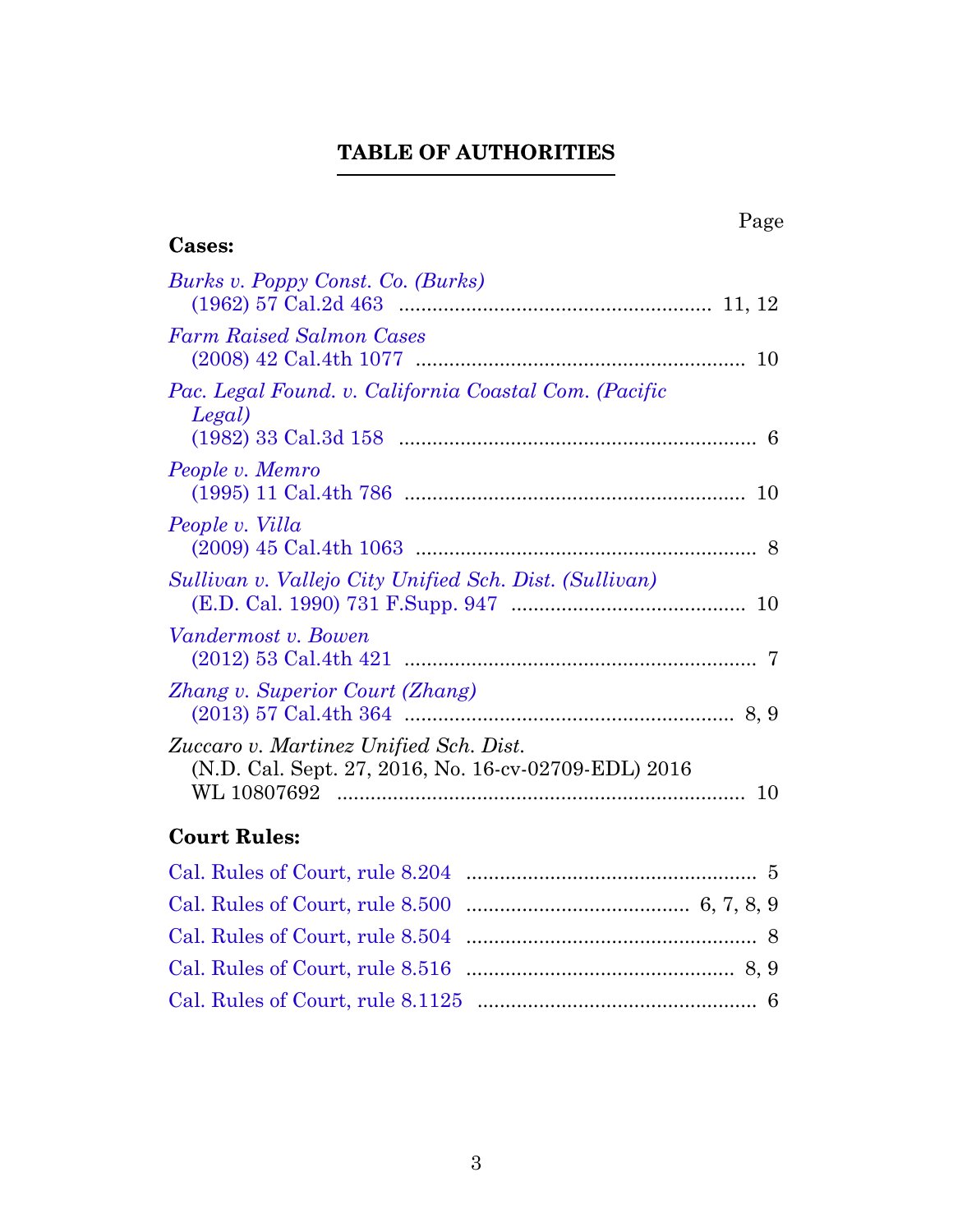# **Other:**

| J. Eisneberg, et al., Cal. Prac. Guide Civ. App. & Writs |  |
|----------------------------------------------------------|--|
|                                                          |  |
| Law Rev. Comm. Comment to Evid. Code 450, 7              |  |
|                                                          |  |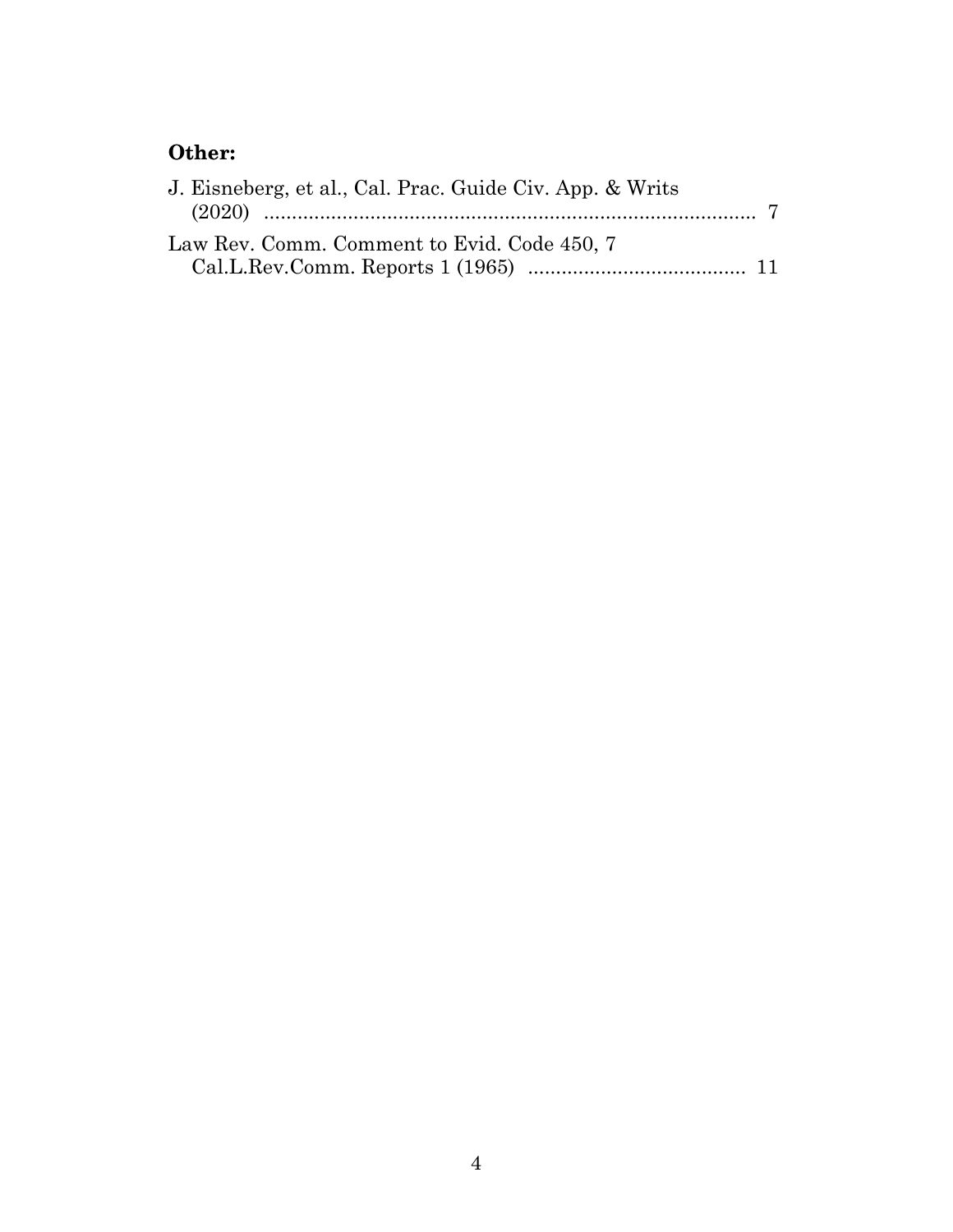#### **Reply to Answer to Petition for Review**

<span id="page-4-0"></span>West Contra Costa Unified School District's answer<sup>1</sup> reflects a fundamental misunderstanding of the purpose of a petition for review. As the Court knows well, the petition seeks to persuade the Court to number this case among the 55 or so non-capital cases it considers each year from the 3,500 petitions it receives. The point is not that the Court of Appeal got it wrong (it did), but that this case presents issues worthy enough to be chosen for decision out of the petition-for-review selection contest the Court conducts.

The District does not dispute the impact the Court of Appeal's ruling has on California's seven million school children and their families. The District does not dispute that the issues are of first impression for a California appellate court. The District does not dispute that the opinion below fails to discuss the facts giving rise to the case or that the Court of Appeal chose to reject the parties' request for dismissal without saying so in its opinion. Rather, the District raises procedural objections without merit and offers a strained rebuttal to Brennon's arguments on the merits.

<sup>&</sup>lt;sup>1</sup> Mislabeled "Opposition." The pages are not numbered in accordance with [Cal. Rules of Court, rule 8.204\(b\)\(7\)](https://www.courts.ca.gov/cms/rules/index.cfm?title=eight&linkid=rule8_204). All references to rules are to the California Rules of Court.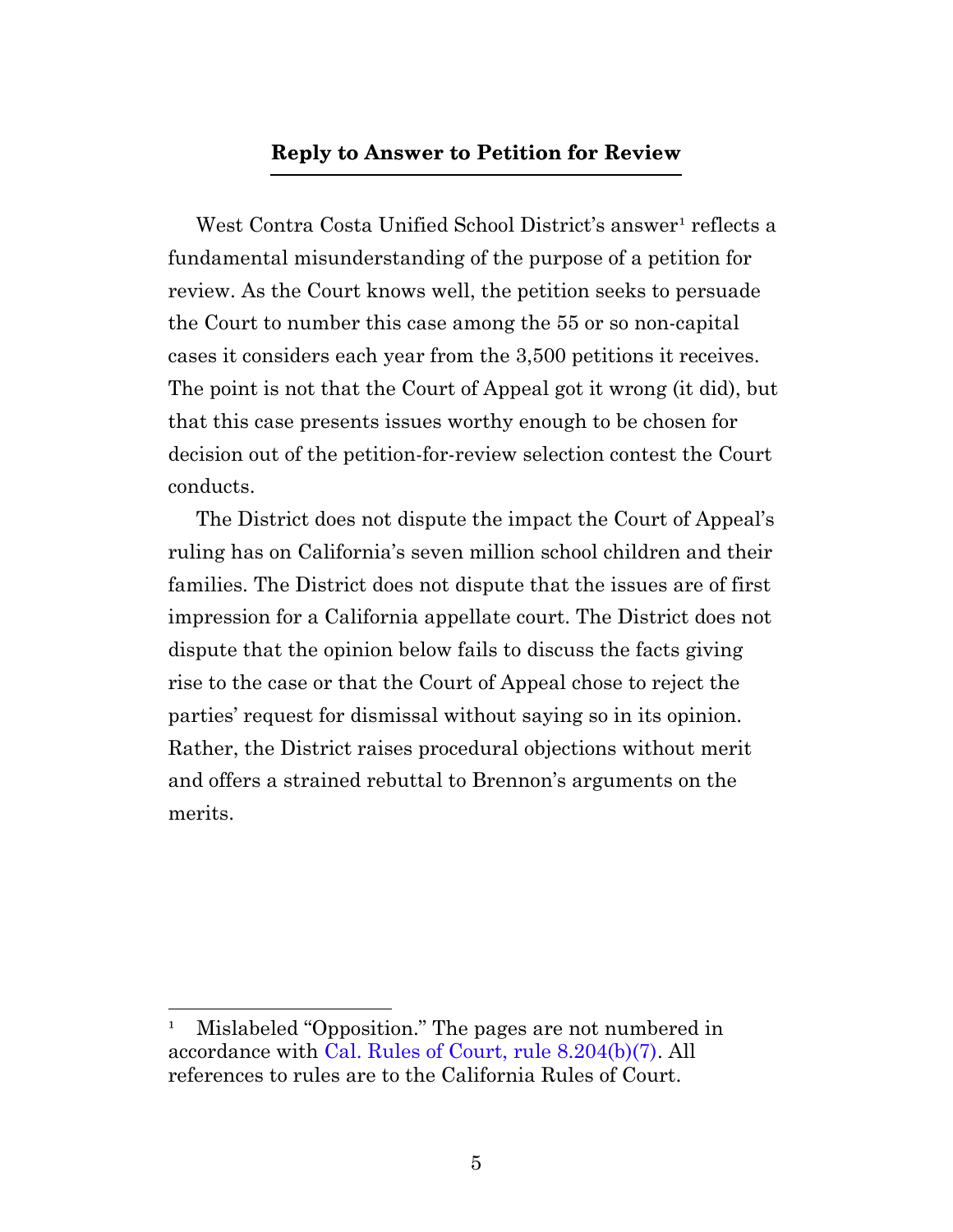#### **I. Review by this Court is not dependent on a conflict in the courts of appeal.**

<span id="page-5-0"></span>The District asserts, incorrectly, that a conflict in the decisions of the courts of appeal is required before an issue is "ripe" for review. This misapprehends [Rule 8.500, subdivision \(b\)](https://www.courts.ca.gov/cms/rules/index.cfm?title=eight&linkid=rule8_500) and the ripeness and justiciability doctrines. (See *[Pacific Legal](https://casetext.com/case/pacific-legal-foundation-v-california-coastal-com#p170) [Foundation v. California Coastal Com](https://casetext.com/case/pacific-legal-foundation-v-california-coastal-com#p170)*. (1982) 33 Cal.3d 158, 170 (*[Pacific Legal](https://casetext.com/case/pacific-legal-foundation-v-california-coastal-com#p170)*).) The grounds for review are "to secure uniformity of decision *or* to settle an important question of law." ([Rule 8.500,](https://www.courts.ca.gov/cms/rules/index.cfm?title=eight&linkid=rule8_500) subd.  $(b)(1)$ .) The grounds are disjunctive.

Moreover, ripeness has nothing to do with conflicts in the courts of appeal.

The ripeness requirement, a branch of the doctrine of justiciability, prevents courts from issuing purely advisory opinions. [Citation.] It is rooted in the fundamental concept that the proper role of the judiciary does not extend to the resolution of abstract differences of legal opinion.

#### (*[Pacific Legal, supra,](https://casetext.com/case/pacific-legal-foundation-v-california-coastal-com#p170)* 32 Cal.3d at p. 170.)

If the Court were to conclude the Court of Appeal erred in deciding the case after the parties requested it be dismissed, then issues this petition presents would not be "ripe." The proper course would seem to be to order the opinion depublished. ([Rule](https://www.courts.ca.gov/cms/rules/index.cfm?title=eight&linkid=rule8_1125) [8.1125.](https://www.courts.ca.gov/cms/rules/index.cfm?title=eight&linkid=rule8_1125))

On the other hand, the [ripeness] requirement should not prevent courts from resolving concrete disputes if the consequence of a deferred decision will be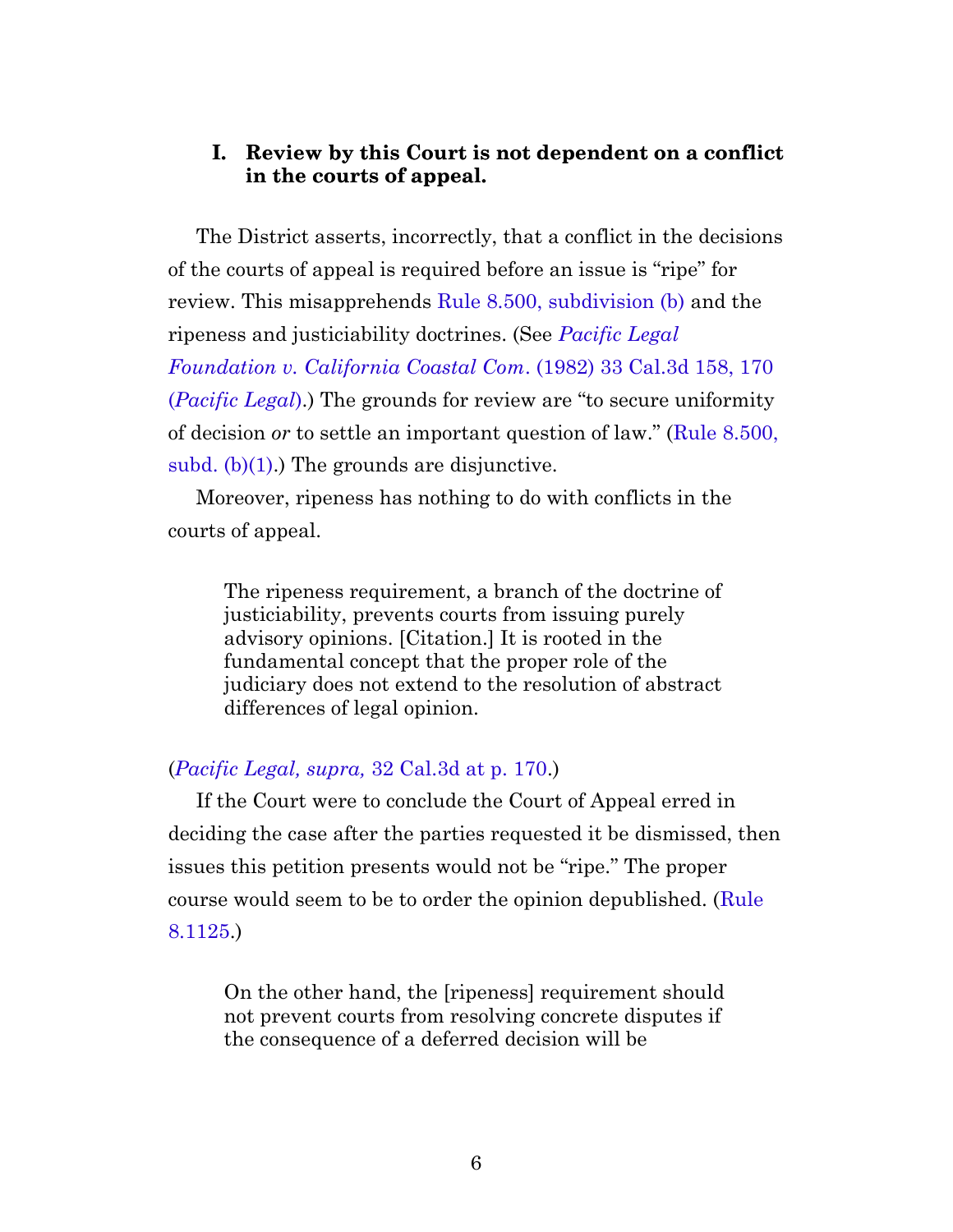lingering uncertainty in the law, especially when there is widespread public interest in the answer to a particular legal question.

(*Vandermost v. Bowen* [\(2012\) 53 Cal.4th 421, 452,](https://casetext.com/case/vandermost-v-bowen#p452) citing *Pacific Legal*, court emphasis omitted.)

The ripeness doctrine fails to support the District's opposition to review. Rather, the doctrine's application presents another reason to grant Brannon's petition. The amicus letters in support of review attest to the "widespread public interest" in the question, establishing the exception to the ripeness requirement the Court recognized in *Pacific Legal*.

<span id="page-6-0"></span>The District seems to have confused ripeness with percolation. One commentator has noted, "Sometimes the Supreme Court will wait for an issue to be debated thoroughly—or "percolate"... before review is granted. . . ." (J. Eisneberg, et al., Cal. Prac. Guide Civ. App. & Writs (2020) ¶13.73.1.) But no rule so provides and the issues here have percolated through 30 years of federal decisions, yielding conflicting answers to the questions the petition presents.

Brennon relies on the "settle an important question of law" ground for review. (Rule 8.500, subd.  $(b)(1)$ .) The District offers nothing to refute his assertion that the case presents an "important issue of law." The Court of Appeal thought so.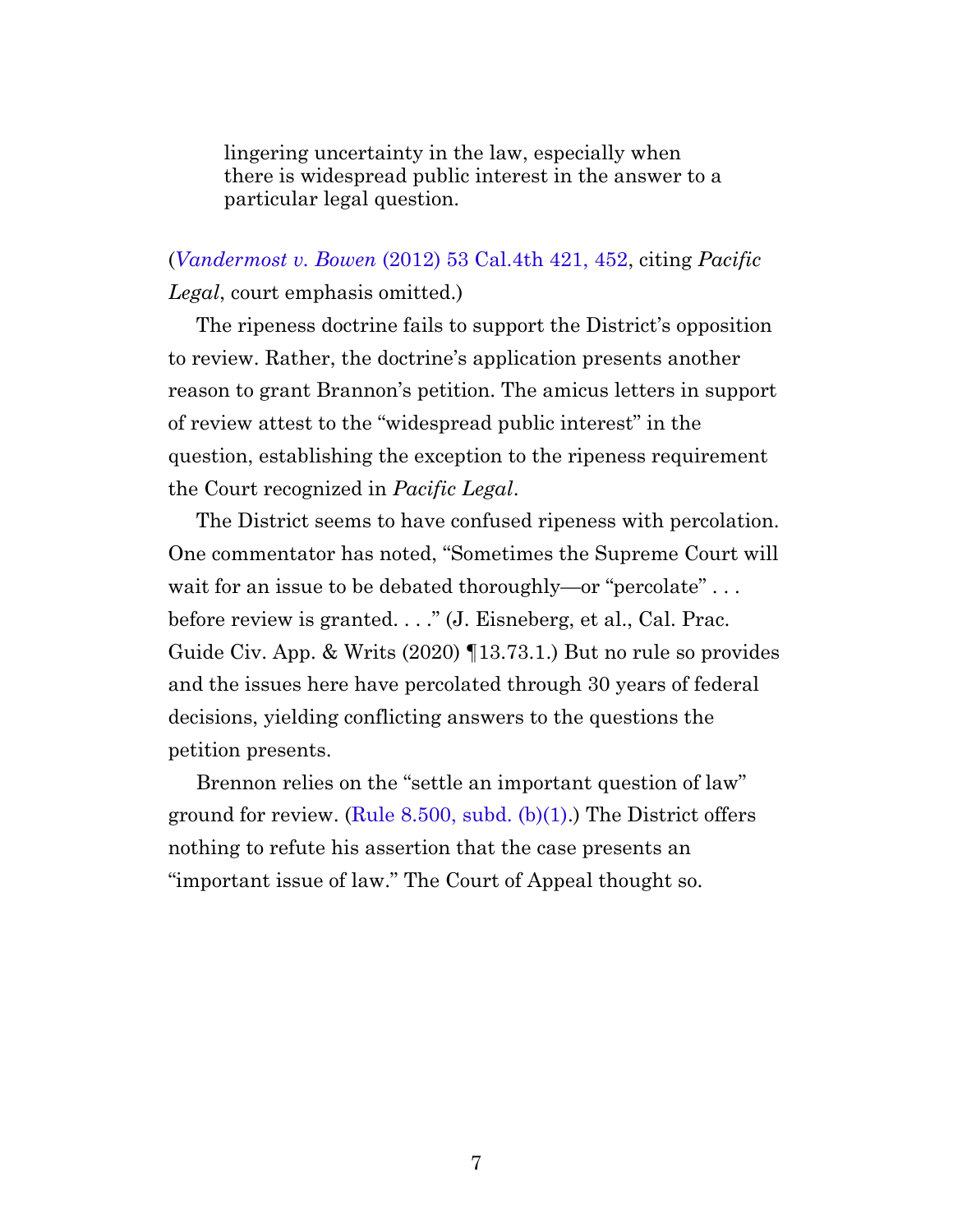#### **II. Brennon need not have filed a petition for rehearing.**

<span id="page-7-0"></span>The District incorrectly asserts Brennon forfeited his right to seek review by not seeking rehearing in the Court of Appeal.² [Rule 8.500, subdivision \(c\)\(3\)](https://www.courts.ca.gov/cms/rules/index.cfm?title=eight&linkid=rule8_500) provides otherwise.

The District also incorrectly asserts that Brennon has "reframed" the issues in a way required them to be presented in a petition for rehearing. But issues need only be stated "in terms of the facts of the case." (Rule 8.504, subd.  $(b)(1)$ .) Brennon initiated an original writ proceeding. He sought review of the trial court's order sustaining the District's demurrer to his cause of action under the Unruh Act. The "issue" before the Court of Appeal was whether Brennon's pleading stated a cause of action - under the Unruh  $Act<sup>3</sup>$  - or on any other theory presented by his factual allegations. (*Zhang v. Superior Court* [\(2013\) 57 Cal.4th 364, 370](https://casetext.com/case/zhang-v-superior-court-of-san-bernardino-cnty-1#p370) *[\(Zhang\)](https://casetext.com/case/zhang-v-superior-court-of-san-bernardino-cnty-1#p370)*.) The Court of Appeal determined it did not and denied Brennon's petition. (Opn. at p. 59.) Brennon's Education-Code theory is "fairly included" in the issue before the Court - whether his complaint states a cause of action. (See [Rule 8.516 \(b\)\(1\)](https://www.courts.ca.gov/cms/rules/index.cfm?title=eight&linkid=rule8_516).)

On September 1, 2020, the Court of Appeal notified the parties that it would be taking judicial notice of the legislative history of the Act and of the relevant Education Code provisions. It invited

² Brennon's counsel neglected to include that information in the Petition for Review and regrets the error. [\(Rule 8.500, subd.](https://www.courts.ca.gov/cms/rules/index.cfm?title=eight&linkid=rule8_500) [\(b\)\(3\).](https://www.courts.ca.gov/cms/rules/index.cfm?title=eight&linkid=rule8_500))

<sup>&</sup>lt;sup>3</sup> "The label given a petition, action or other pleading is not determinative; rather, the true nature of a petition or cause of action is based on the facts alleged and remedy sought in that pleading." (*People v. Villa* [\(2009\) 45 Cal.4th 1063, 1067–1068](https://casetext.com/case/people-v-villa#p1067). )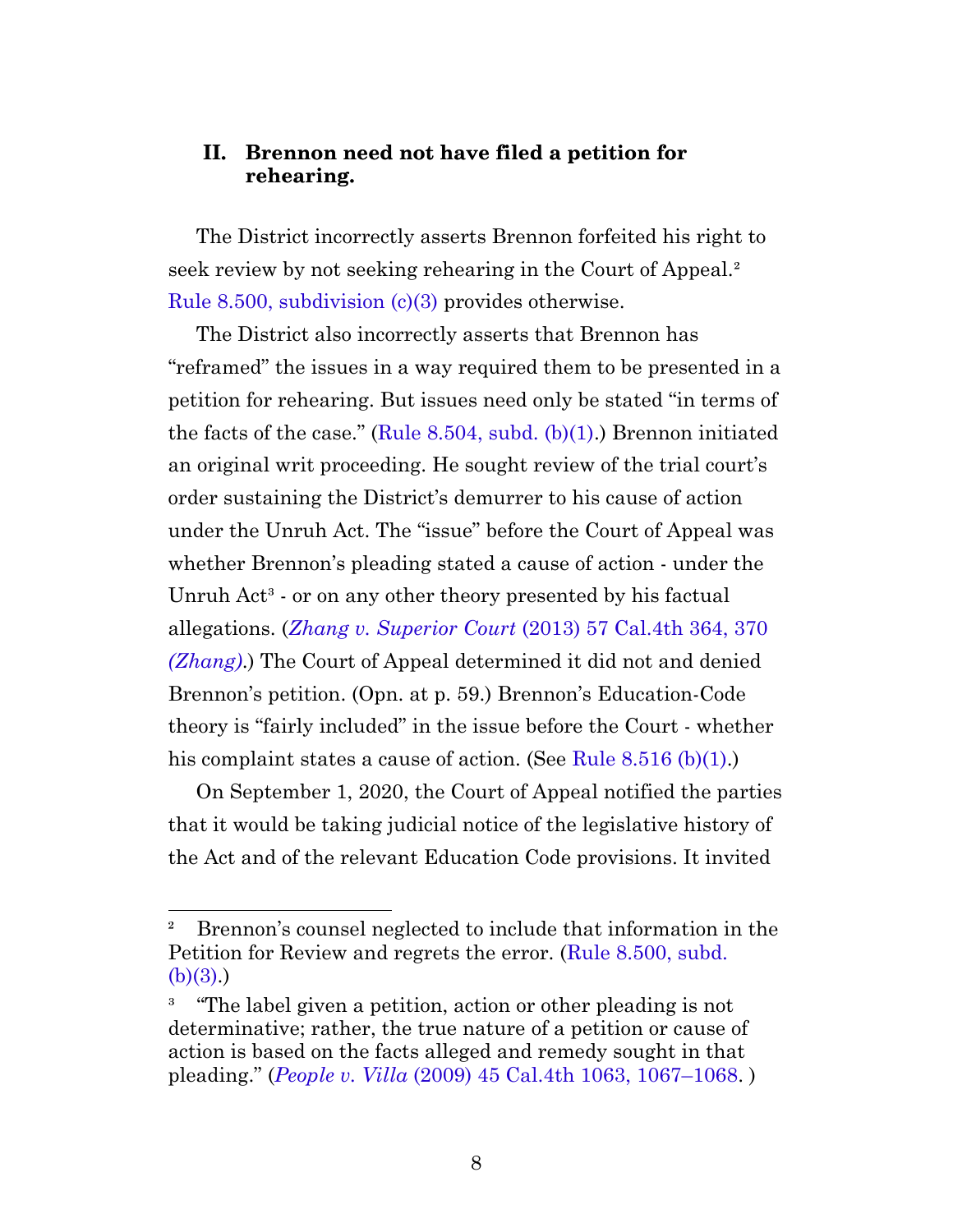the parties to file supplemental briefs. Brennon raised the Education-Code issue on September 21, when he filed his brief the court had invited. He included a section captioned "Brennon's complaint states, or may be amended to state, a cause of action under the Education Code."

The Court of Appeal discussed at length the Education Code amendments and what it perceived to be the legislative intent behind them. (Opn. at pp. 37–43.) So far as the opinion reflects, the court saw Brennon's petition as a vehicle to issue its opinion on the applicability of the Unruh Act and nothing more. It did not even discuss the standard of review applicable when a trial court sustains a demurrer without leave to amend. (*[Zhang](https://casetext.com/case/zhang-v-superior-court-of-san-bernardino-cnty-1#p370)*, *supra*, 57 [Cal.4th at p. 370](https://casetext.com/case/zhang-v-superior-court-of-san-bernardino-cnty-1#p370).)

The Court of Appeal also understood the practical impact of its opinion. The Education Code provided a remedy for the "same kinds of discrimination as does the Unruh Act." (Opn. at p. 41.) Victims such as Brennon would not be able to seek the Unruh Act's "generous" remedies, however. (Opn. at p. 42.) The court extensively discussed the interplay of the Unruh Act and the Education Code. Whether Brennon's complaint stated a cause of action under the Code was fairly embraced in that discussion and did not require Brennon to file a petition for rehearing to raise the question here.<sup>4</sup>

<sup>&</sup>lt;sup>4</sup> Any limitation on the scope of review is a matter of policy, in any event. The Court has discretion to expand or contract or redefine the issues. ([Rule 8.500, subd. \(c\)](https://www.courts.ca.gov/cms/rules/index.cfm?title=eight&linkid=rule8_500), [rule 8.516.](https://www.courts.ca.gov/cms/rules/index.cfm?title=eight&linkid=rule8_516))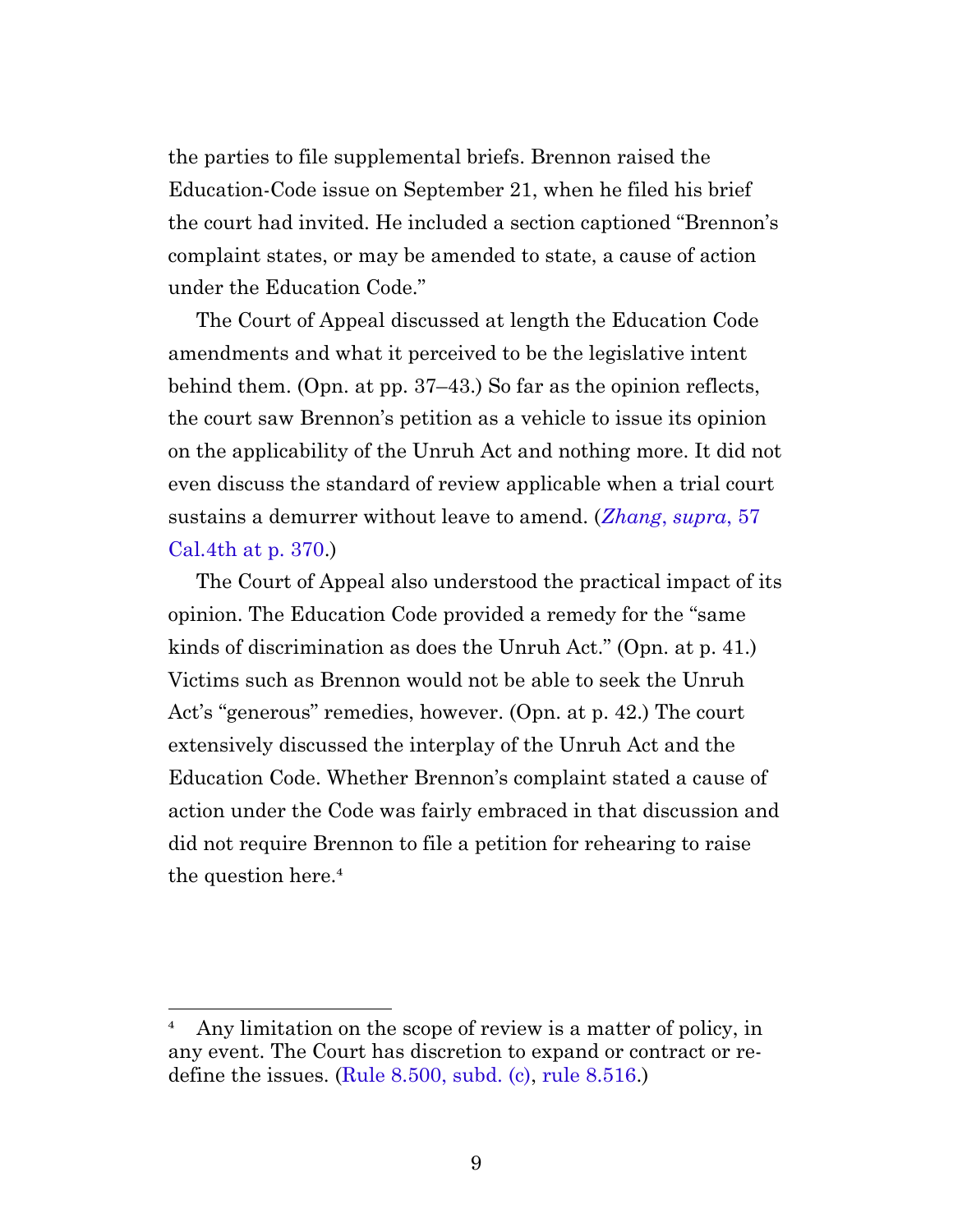#### **III. The District's** *ad hominem* **attack on Brennon's merits arguments is unwarranted and wrong.**

<span id="page-9-0"></span>Characterizing Brennon's arguments as "astonishing," "offensive to this Court and all California appellate courts," "misleading" and "blatantly false," the District mis-states his arguments and castigates him inappropriately.

The long line of federal cases on which Brennon relies do hold contrary to the Court of Appeal. Those cases are not binding on any California court and Brennon never suggests they do. But they are persuasive. (See *People v. Memro* [\(1995\) 11 Cal.4th 786,](https://casetext.com/case/people-v-memro#p882) [882.](https://casetext.com/case/people-v-memro#p882)) Even unpublished federal opinions are considered persuasive. (*[Farm Raised Salmon Cases](https://casetext.com/case/farm-raised-salmon-cases#p1096)* (2008) 42 Cal.4th 1077, [1096,](https://casetext.com/case/farm-raised-salmon-cases#p1096) fn. 18 [finding reasoning in unpublished federal district court opinion persuasive].) The Court of Appeal cited with favor the single district court opinion that sided with it against the applicability of the Unruh Act to public schools. (Opn. at p. 34 citing *Zuccaro v. Martinez Unified School District* (N.D. Cal. Sept. 27, 2016, No. 16-cv-02709-EDL) 2016 WL 10807692.)

<span id="page-9-1"></span>Brennon appropriately argues that the federal cases starting with *[Sullivan v. Vallejo City Unified School Dist.](https://casetext.com/case/sullivan-v-vallejo-city-unified-school#p952)* (E.D. Cal. 1990) [731 F.Supp. 947, 952 \(](https://casetext.com/case/sullivan-v-vallejo-city-unified-school#p952)*Sullivan*) analyze the question correctly. The Court of Appeal deemed *Sullivan* "bereft of analysis." A fair reading of the *Sullivan* opinion belies that characterization. [\(731](https://casetext.com/case/sullivan-v-vallejo-city-unified-school#p952) [F.Supp. at pp. 952–953](https://casetext.com/case/sullivan-v-vallejo-city-unified-school#p952).) Brennon submits the Court of Appeal over-analyzed the question.

Brennon correctly describes the law reviews cited by the Court of Appeal. In his letter brief to the Court of Appeal he stated, "Professor Horowitz maintained the statute applied only to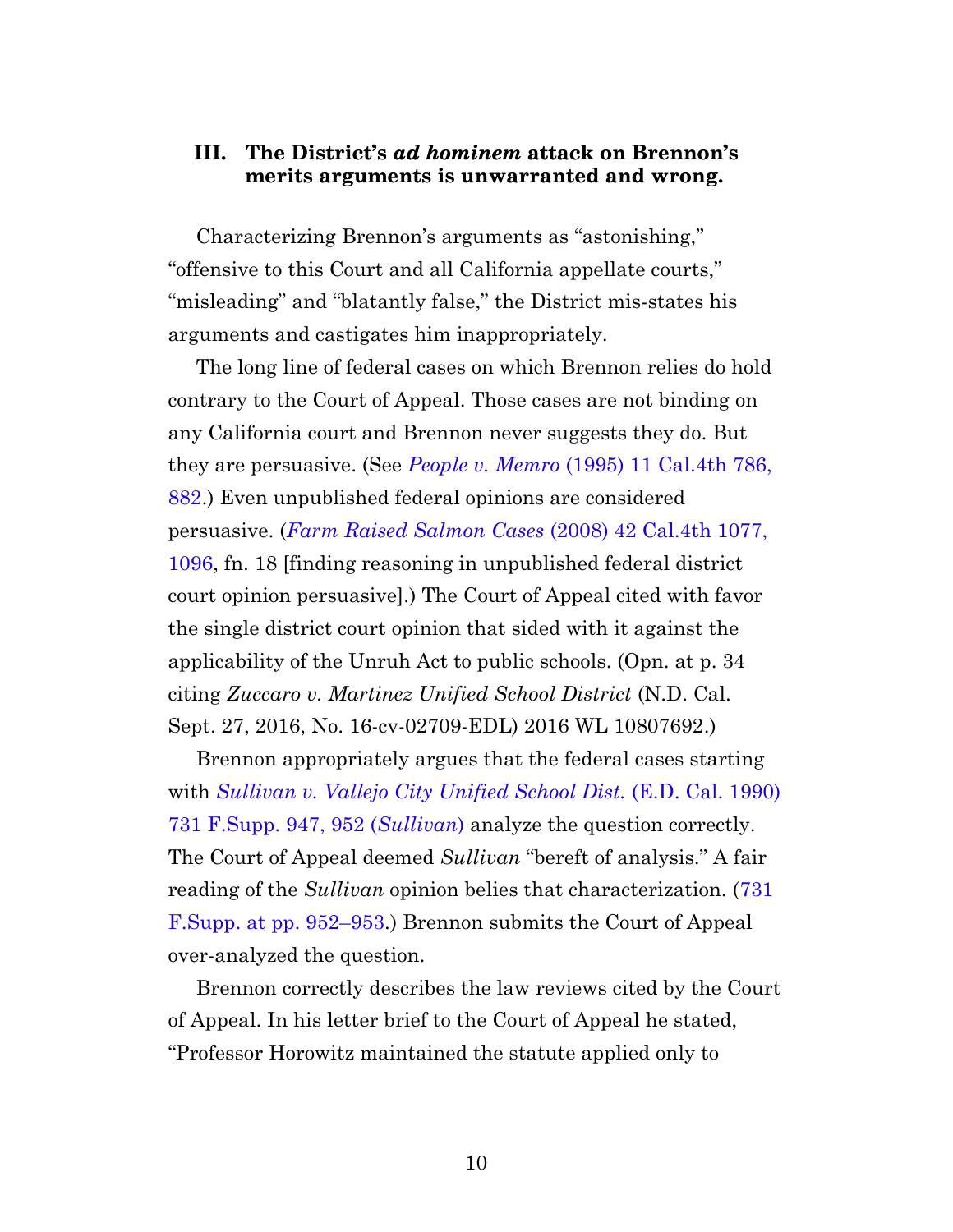private individuals and entities."(Br. at 1 filed 09–21–20.) And he appropriately points to the law review article<sup>5</sup> cited by this Court in its first, post-1959-amendments decision concerning the scope of the Unruh Act. (*[Burks v. Poppy Const. Co.](https://casetext.com/case/burks-v-poppy-construction-co#p469)* (1962) 57 Cal.2d [463, 469](https://casetext.com/case/burks-v-poppy-construction-co#p469) *(Burks)*.) Nothing inappropriate exists in his scholarship. Nothing in the District's answer addresses its merits.

The Court of Appeal's analysis of the legislative intent behind the 1998 amendments to the Education Code does, in fact, hinge on Assembly Member Kuehl's transmittal letter to the Governor. The key sentence of that letter on which the court relied and set forth in italics, was not in any of the prior history. "The bill does not redefine or expand existing non-discrimination statutes." (Opn. at p. 40.)

The District perceives some error in Brennon relying on arguments he advanced below but never says why. No reason exists not to so rely. Raising new arguments for the first time in a petition for review is not sound appellate practice.

At the petition for review stage, the appropriate focus is on whether this case should be among those the Court selects for decision. The District's merits argument do not add to that analysis.

<span id="page-10-0"></span><sup>&</sup>lt;sup>5</sup> No need exists to seek judicial notice of a law review article as did the Court of Appeal and as the District seems to maintain Brennon is required to do. Law reviews are among the "materials [that] are appropriate in construing statutes, determining constitutional issues, and formulating rules of law." (Law Rev. Comm. Comment to Evid. Code 450, 7 Cal.L.Rev.Comm. Reports 1 (1965).)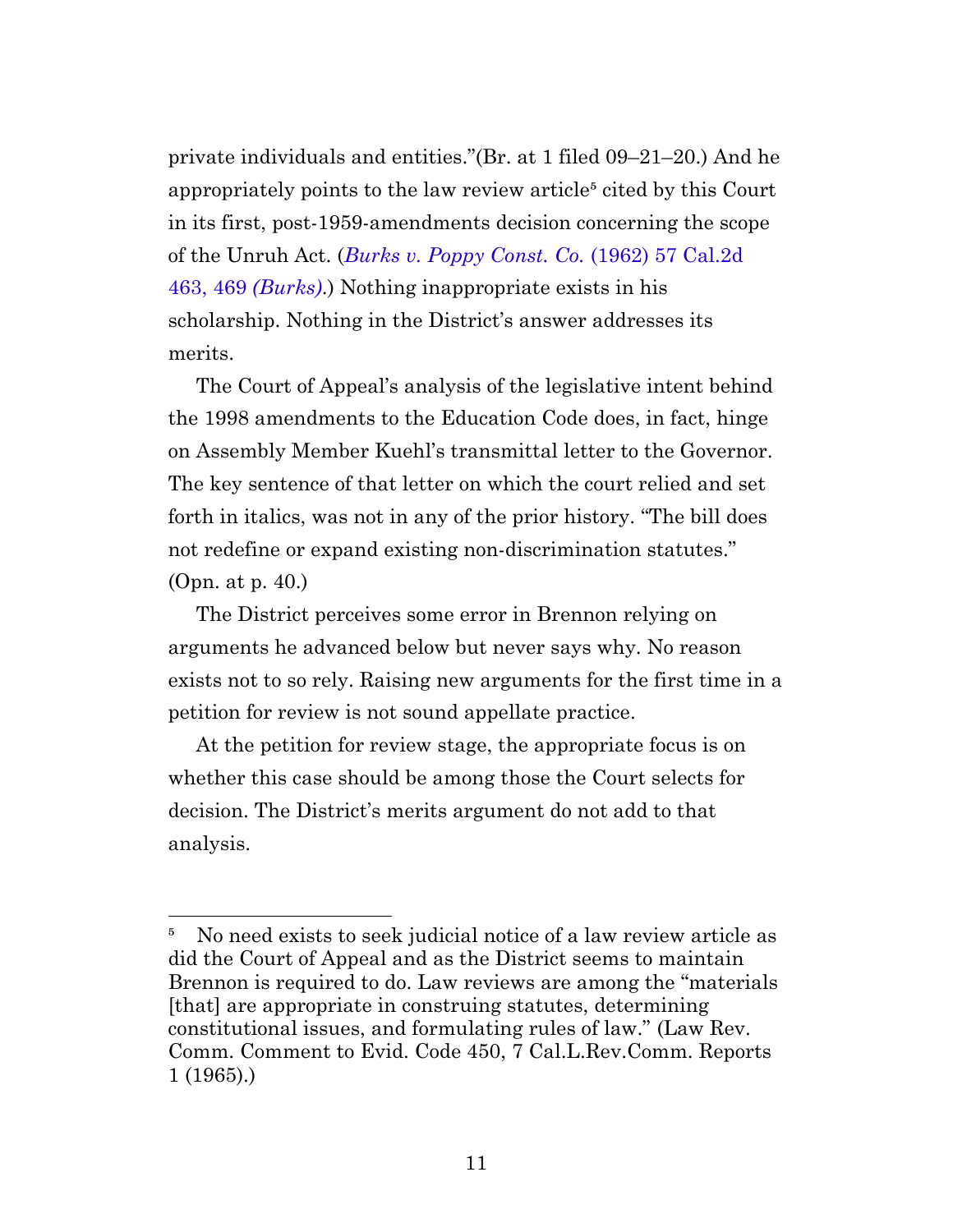#### **CONCLUSION**

<span id="page-11-0"></span>The District does not discuss or dispute the conclusion the Court reached in *Burks*. As the versions of the 1959 amendments wound through the Legislature, specific industries or establishments were deleted until the final version extended coverage of the Act to "all business establishments of every kind whatsoever." Public schools were among those deleted along the way. "These deletions can be explained on the ground that the Legislature deemed specific references mere surplusage, unnecessary in view of the broad language of the act as finally passed." (*Burks*, *supra*[, 57 Cal.2d at p. 469](https://casetext.com/case/burks-v-poppy-construction-co#p469).)

This petition presents important questions of widespread public interest. Whether the Court of Appeal got it right or not, this Court should grant the petition determine the scope of the Unruh Act as it has done in the past.

Respectfully submitted,

Dated: January 22, 2021 By: /s/ Alan Charles Dell'Ario

Attorney for Petitioner Brennon B.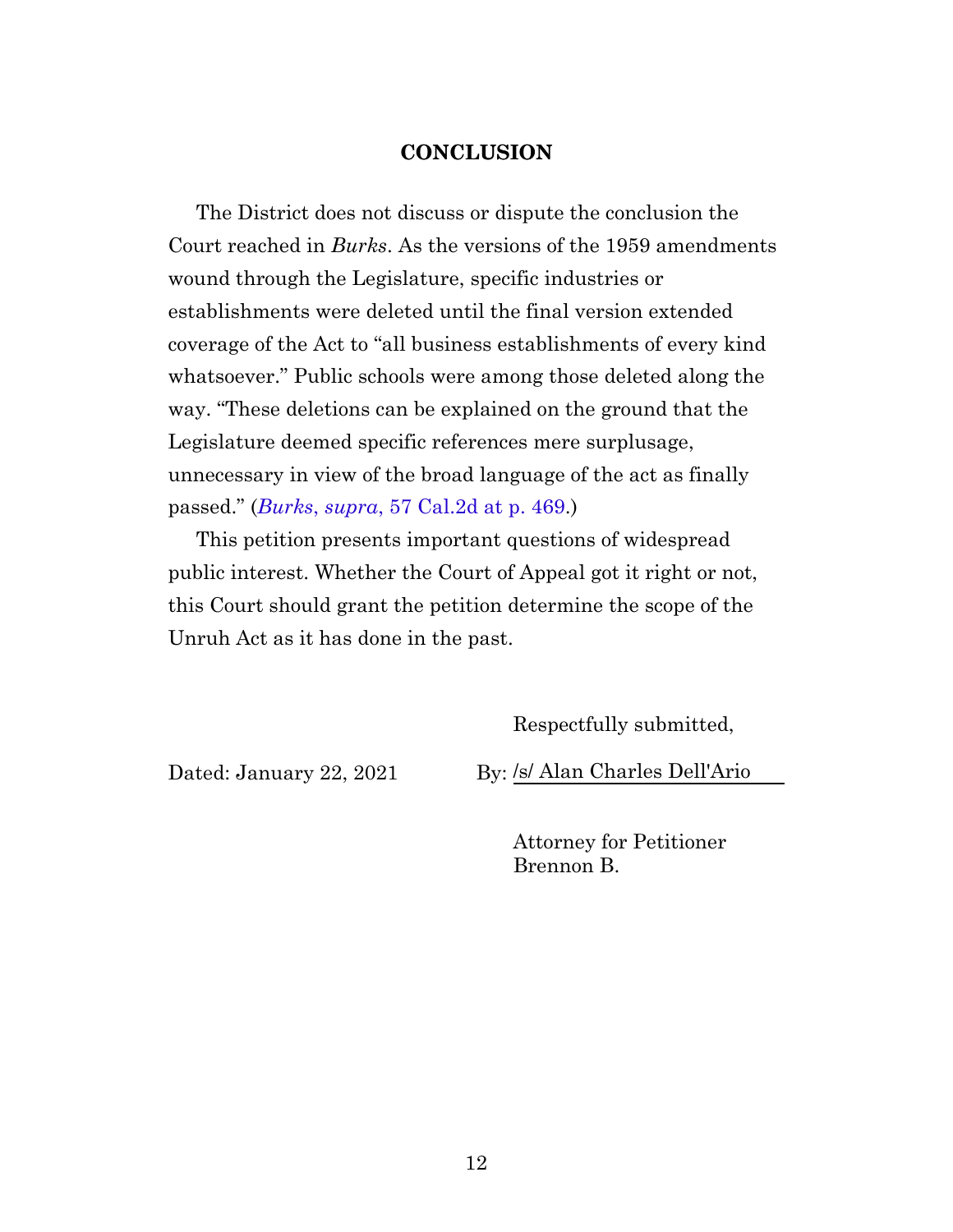#### **CERTIFICATE OF COMPLIANCE**

<span id="page-12-0"></span>This brief is set using **13-pt Century Schoolbook**. According to TypeLaw.com, the computer program used to prepare this brief, this brief contains **1,800** words, excluding the cover, tables, signature block, and this certificate.

The undersigned certifies that this brief complies with the form requirements set by California Rules of Court, rule 8.204(b) and contains fewer words than permitted by rule 8.504(d) or by Order of this Court.

Dated: January 22, 2021 By: /s/ Alan Charles Dell'Ario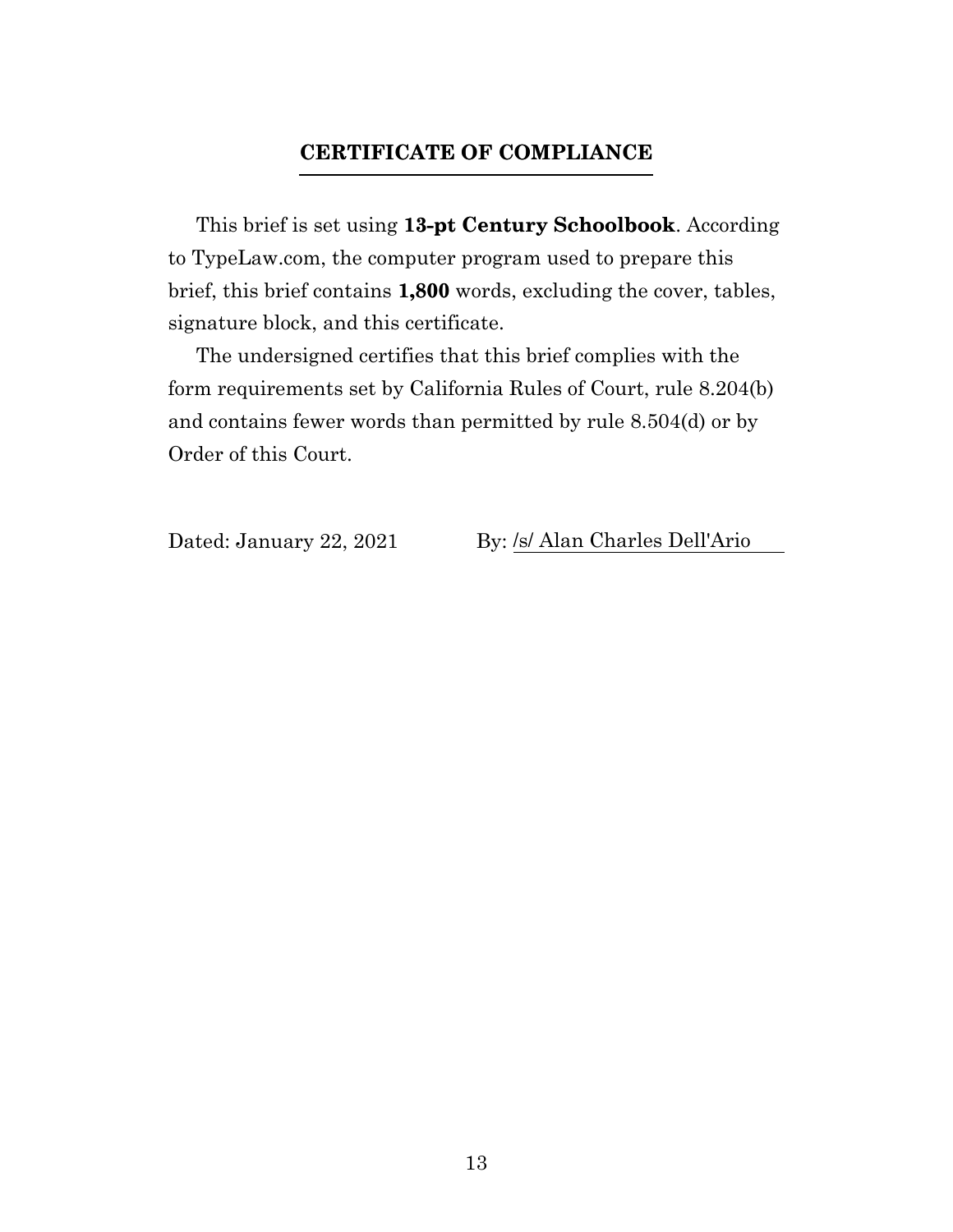#### **PROOF OF SERVICE**

I declare:

<span id="page-13-0"></span>At the time of service I was at least 18 years of age and not a party to this legal action. My business address is PO BOX 359, NAPA, CA 94559. I served document(s) described as Reply to Answer to Petition for Review as follows:

#### *By U.S. Mail*

On January 22, 2021, I enclosed a copy of the document(s) identified above in an envelope and deposited the sealed envelope(s) with the US Postal Service with the postage fully prepaid, addressed as follows:

Superior Court of Contra Costa County 725 Ward St. Martinez, CA 94553 (for Hon. Charles Treat)

Attorney General of California 1515 Clay St. Oakland, CA 94612 (for Solicitor General of California)

I am a resident of or employed in the county where the mailing occurred (NAPA, CA).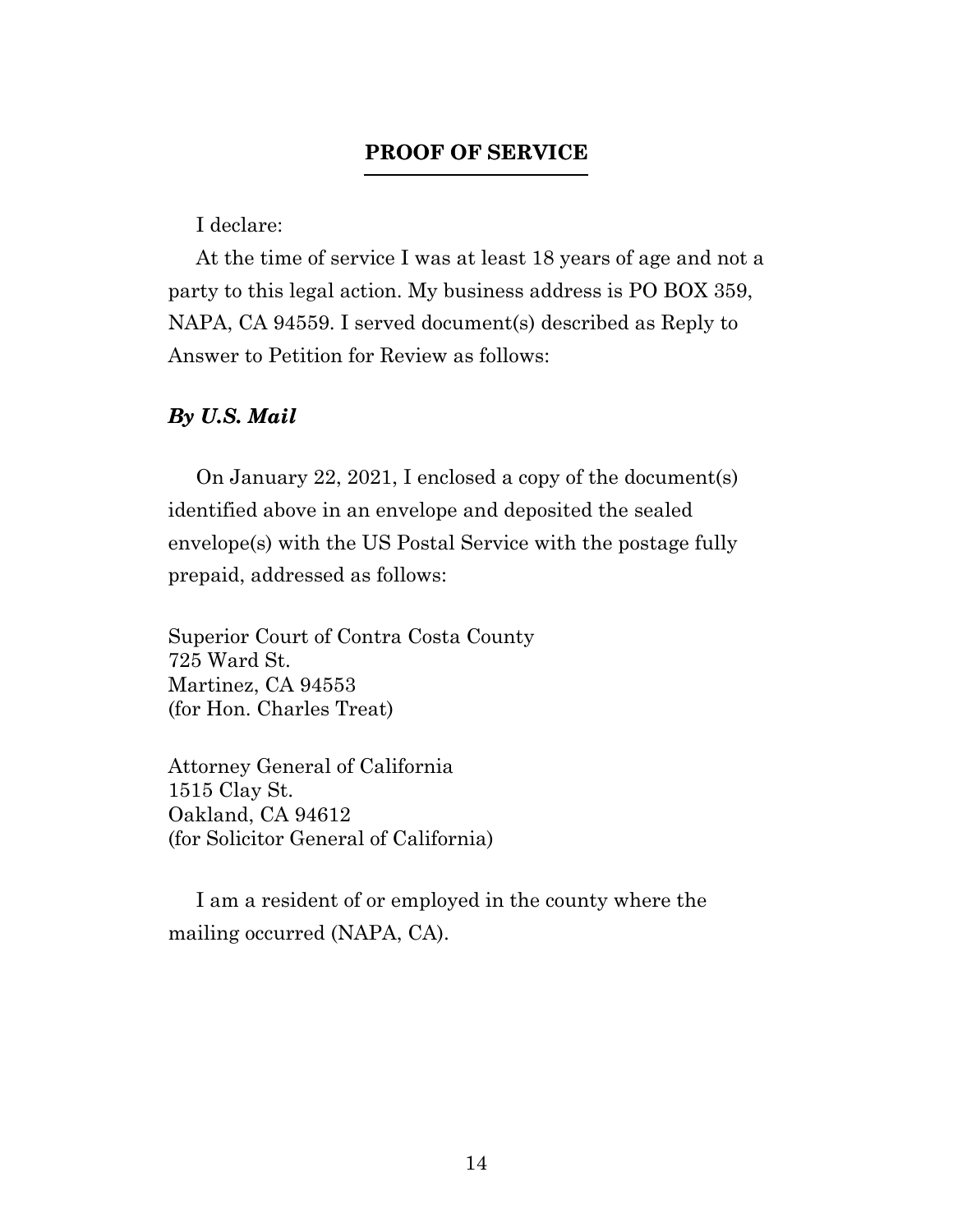I declare under penalty of perjury under the laws of the State of California that the foregoing is true and correct.

Dated: January 22, 2021 By: /s/ Alan Charles Dell'Ario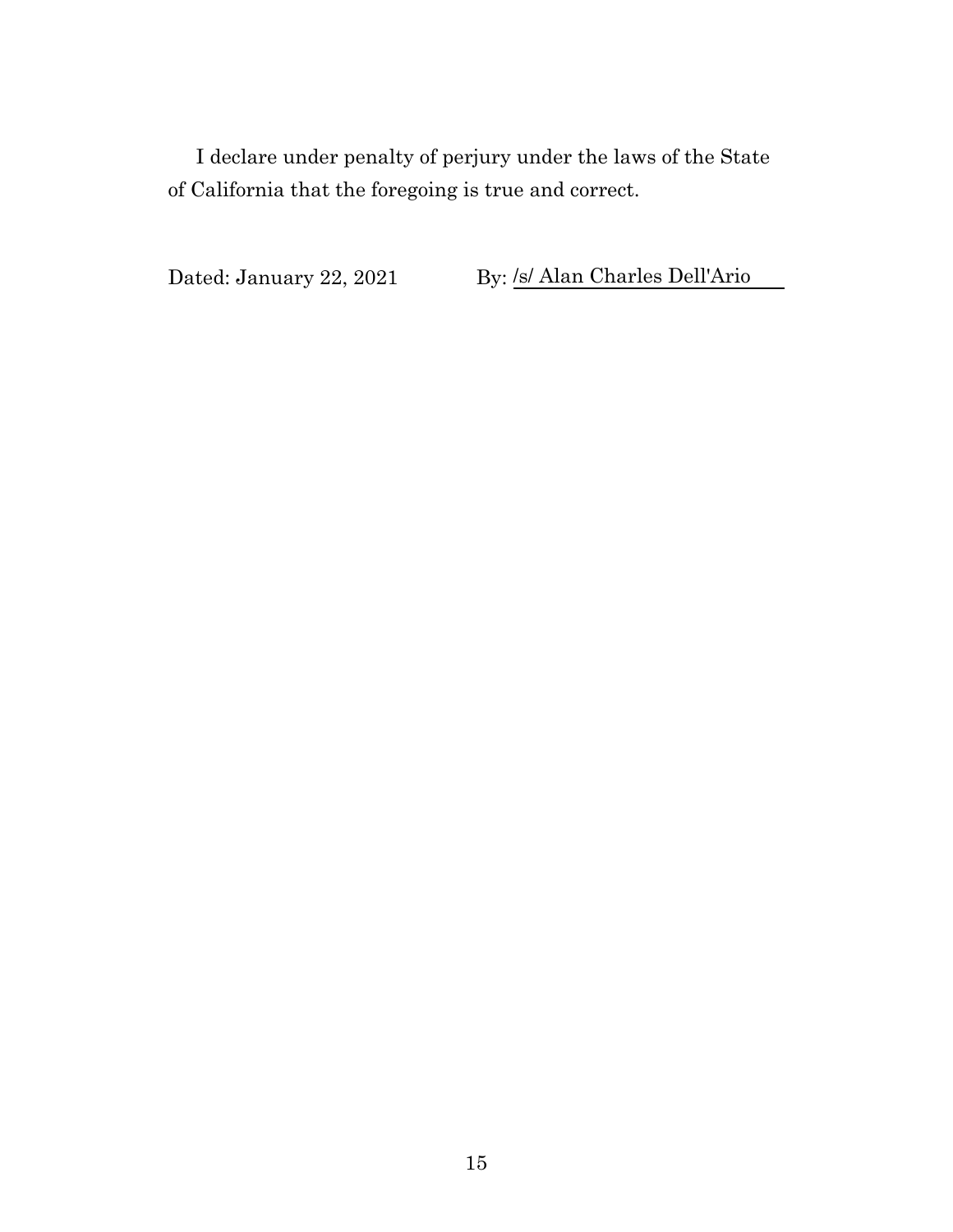#### **STATE OF CALIFORNIA**

Supreme Court of California

### *PROOF OF SERVICE*

### **STATE OF CALIFORNIA**

Supreme Court of California

#### Case Name:**B. (BRENNON) v. S.C. (WEST CONTRA COSTA UNIFIED SCHOOL DISTRICT)**

Case Number:**S266254**

Lower Court Case Number:**A157026**

- 1. At the time of service I was at least 18 years of age and not a party to this legal action.
- 2. My email address used to e-serve: **charles@dellario.org**

3. I served by email a copy of the following document(s) indicated below:

Title(s) of papers e-served:

| <b>Filing Type</b>                     | <b>Document Title</b>                      |  |  |
|----------------------------------------|--------------------------------------------|--|--|
| REPLY TO ANSWER TO PETITION FOR REVIEW | $ S266254 \text{ RTA}\text{ Brennon (4)} $ |  |  |

| Service Recipients:              |                                                                                     |      |                                    |
|----------------------------------|-------------------------------------------------------------------------------------|------|------------------------------------|
| <b>Person Served</b>             | <b>Email Address</b>                                                                | Type | Date / Time                        |
| Sharon Arkin                     | $sarkin@arkinlaw$ firm.com                                                          |      | $ e-Serve 1/22/20213:05:18$        |
| Arkin Law Firm                   |                                                                                     |      | PM                                 |
| 154858                           |                                                                                     |      |                                    |
| Micha Liberty                    | $ $ micha@libertylaw.com                                                            |      | $ e\text{-}Serve 1/22/20213:05:18$ |
| Liberty Law Office               |                                                                                     |      | PM                                 |
| <b>Timothy Murphy</b>            | $\frac{1}{2}$ tmurphy@esmlawfirm.com $\frac{1}{2}$ Serve $\frac{1}{22}/20213:05:18$ |      |                                    |
| Edrington Schirmer & Murphy      |                                                                                     |      | PМ                                 |
| David Nahmias                    | dnahmias@impactfund.org e-Serve $1/22/2021$ 3:05:18                                 |      |                                    |
| Impact Fund                      |                                                                                     |      | PМ                                 |
| 324097                           |                                                                                     |      |                                    |
| Cody Lee Saal                    | $\text{Csaa}l(\hat{\omega})$ esmlawfirm.com                                         |      | le-Serve 1/22/2021 3:05:18         |
| Edrington, Schirmer & Murphy LLP |                                                                                     |      | PM                                 |
| 286041                           |                                                                                     |      |                                    |
| Alan Dell'ario                   | $\vert$ charles@dellario.org                                                        |      | e-Serve 1/22/2021 3:05:18          |
| Attorney at Law                  |                                                                                     |      | PМ                                 |
| 60955                            |                                                                                     |      |                                    |

This proof of service was automatically created, submitted and signed on my behalf through my agreements with TrueFiling and its contents are true to the best of my information, knowledge, and belief.

I declare under penalty of perjury under the laws of the State of California that the foregoing is true and correct.

1/22/2021

Date

#### /s/Alan Charles Dell'Ario

Signature